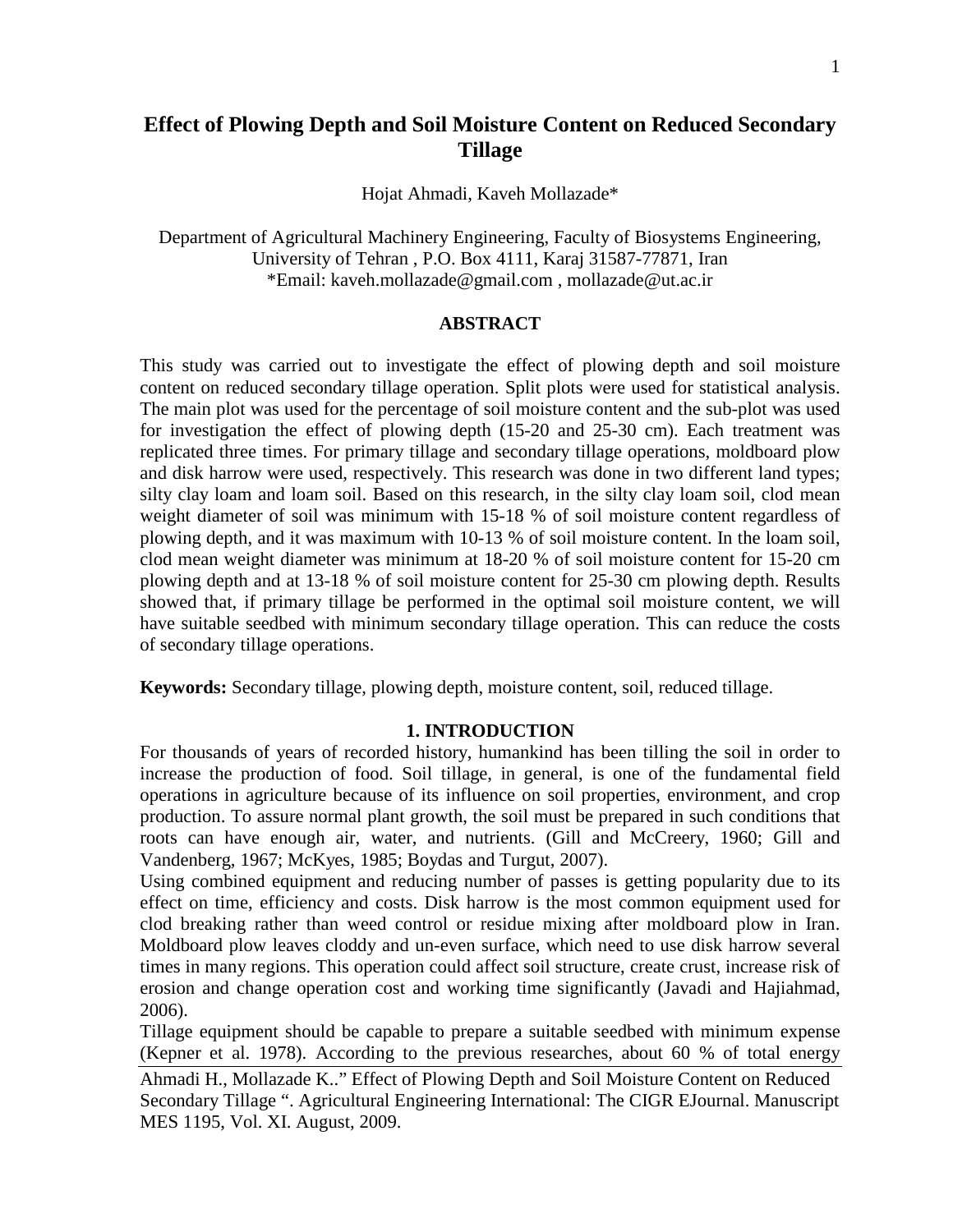required for preparing the soil is used for tillage and preparing a good seedbed (Jacobs and Harrol, 1983). Therefore it is very important to know which parameters can reduce the cost of tillage and traffic in fields.

In order to efficiently handle the demand in agricultural food production, soil physical properties must be managed adequately. The main aspect of soil physics for plant productivity is to preserve suitable proportions between solid, liquid, and gaseous phases (Glinski and Lipiec, 1990). Soil physical properties are extremely vital to plant growth. The influence of tillage implements on soil physical properties is significant (Boydas and Turgut, 2007). Buschiazzo et al. (1998) determined that the soil physical properties, affected by soil tillage treatments, could influence the yield level of grown crops. Aggregate size, moisture content, penetration resistance, and bulk density are important soil physical properties.

Soil moisture content (SMC) is a very important parameter for cutting and milling the soil by moldboard plow. With low soil moisture content the cohesion force between particles of soil is very strong and a lot of energy is needed during tillage. Also after tillage there are big clods in the field. With the higher soil moisture content, tillage equipment cannot be used in the field. The plowing depth is also a very important and effective parameter. Increasing the plowing depth raise the clod mean weight diameter (MWD) (Yassen et al. 1992).

Most tillage experiment inconsistencies are due to the complexity of the changes in soil properties caused by tillage (Douglas and Mckyes (1983)). Chang and Lindwall (1990) indicated from a literature review that soil property changes due to tillage are related to several things. Those things include soil type, type of tillage equipment, tillage depth, soil conditions such as moisture content at the time of tillage and climatic conditions. Bauer and Kucera (1978) concluded inconsistencies in relative grain yield differences among tillage treatments over a period of years were, in part, associated with inconsistent differences in soil properties produced by given tillage treatments from one year to another. Inconsistencies were concluded to be likely associated with the presence of soil water at the time of tillage and climatic conditions - primary water supply, water distribution and temperature.

Site soil properties will affect how a tillage system changes the soil properties. Ojeniyi and Dexter (1979) indicated that there is optimum water content were tillage produces a maximum number of small soil particles and a minimum number of large voids. They also indicated that greatest total macro porosity was produced in the range of water contents 12.6 to 18.3 percent on an Urrbrae loam soil (17 % clay, 32 % silt and 51 % sand). Russell (1961) states researchers generally accept that a soil particle size range of 1 to 5 mm is required for seedbeds.

# **1.1 Objectives**

Primary tillage operation often creates cloddy and un-even soil surface due to limited time and inappropriate moisture content in the most parts of Iran. Farmers therefore use disk harrows several times to overcome this problem, which affect soil properties, time and costs of operation significantly. The aim of this research was to investigate the effect of plowing depth and soil moisture content on reduced secondary tillage (ST).

# **2. MATERIALS AND METHODS**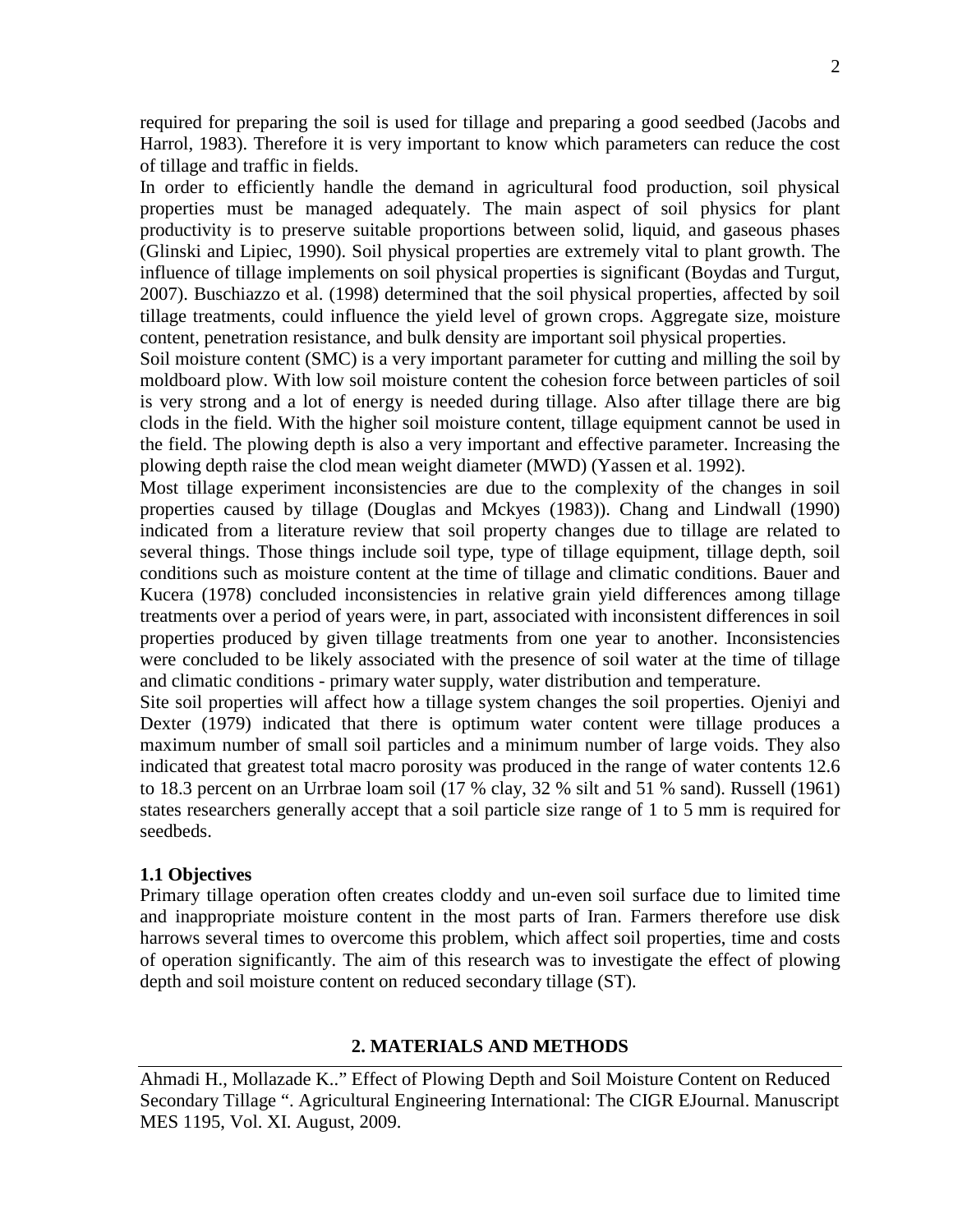The following experiments were carried out under this study.

# **2.1 Experimental Procedure**

In this research, the experiments were done in different soil moisture contents approximately 10-13, 13-15, 15-18, and 18-20 % and in two plowing depths, approximately 15-20, and 25- 30 cm. After irrigation for each experiment, desired moisture contents were achieved when soil moisture was reached to the mentioned limits. Tillage depths were achieved using a depth control wheel.

Experimental fields were designed split plots according to the split-plot scheme and were used for statistical analysis. The main plot was the soil moisture content and the sub-plot was plowing depth. Four levels were considered for the main factor and two levels for the subplot. The area of main plot and sub-plot were  $50*100 \text{ m}^2$  and  $8*40 \text{ m}^2$ , respectively. The plots were selected randomly and clod mean weight diameter was measured in three points of each plot. Repetition for each treatment was three times. The experiments were done in two different soil types, one soil was silty clay loam soil (SCLS) and another soil was loam soil (LS). The soil properties of the soil layer 0-30 cm of the experimental site are shown in Table 1.

| Tuble 1. Bonie son properties of experimental site |                              |                       |                       |                                   |                                       |                                   |
|----------------------------------------------------|------------------------------|-----------------------|-----------------------|-----------------------------------|---------------------------------------|-----------------------------------|
| Soil texture                                       | <b>Silt</b><br>$\frac{1}{2}$ | <b>Clay</b><br>$($ %) | <b>Sand</b><br>$($ %) | <b>Bulk density</b><br>$(Mg/m^3)$ | <b>Particle density</b><br>$(Mg/m^3)$ | Organic matter<br>content $(\% )$ |
| Silty clay loam                                    | 62                           |                       |                       | l.43                              | 2.85                                  | 2.17                              |
| Loam soil                                          |                              |                       | 46                    | .24                               | 2.62                                  | 2.23                              |

Table 1. Some soil properties of experimental site

Primary tillage was conducted in the third week of April 2006. A mounted moldboard plow (3 bottoms with a 30 cm working width) was used for primary tillage. The experiment area was left completely fallow from the third week of April to the first week of October. Secondary tillage was performed four times by a tandem disk harrow (20 disks with a 530 mm diameter, 5 each in 4 rows and working width of 1400 mm) with the same direction of plowing. At the high level of soil moisture contents, both moldboard and disk harrow were equipped with a series of mudguard in order to prevent adhesion of soil on the surface of these tillage implements. Operating speed used for primary and secondary tillage operation was 1.25 ms<sup>-1</sup>. Tillage implements were pulled by a Massey Ferguson MF285 Model tractor. After plowing and each secondary tillage operation, soil samples from each plot were collected for determining the clod mean weight diameter, penetration resistance, and soil moisture content.

The results obtained were subjected to analysis of variance (ANOVA) and Duncan's test using SPSS 13 (SPSS Inc., USA).

# **2.2 Clod mean weight diameter (MWD)**

To determine the clod mean weight diameter, soil samples were randomly taken from the tilled plots, with three replications, using a special auger at the 0-30 cm depth soon after the primary and secondary tillage operation. The moist soil samples were allowed to air dry at

Ahmadi H., Mollazade K.." Effect of Plowing Depth and Soil Moisture Content on Reduced Secondary Tillage ". Agricultural Engineering International: The CIGR EJournal. Manuscript MES 1195, Vol. XI. August, 2009.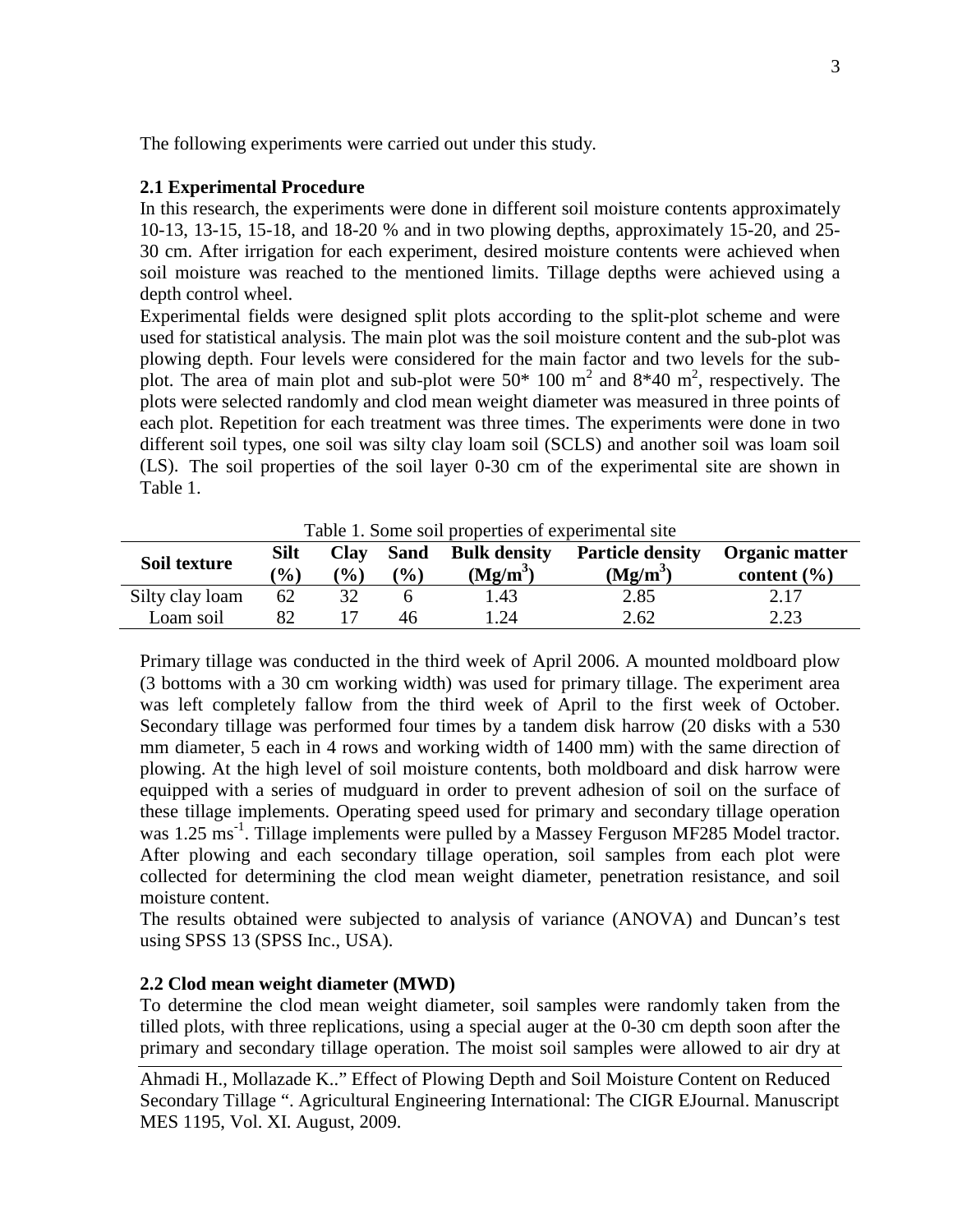room temperature for three months. After the primary and secondary tillage, the air dried soil sample was sieved using a set of sieves (mesh openings of 70, 63, 32, and 16 mm) with a shaking time of 30 s (Eghball et al., 1993). The clod mean weight diameter was calculated by using the formula below (Boydas and Turgut, 2007):

$$
MWD = \sum_{i=1}^{n} \frac{W_i}{W} D_i \qquad (1)
$$

where:

 $w_i$  = The weight of soil on each special sieve (kg)

 $w =$ The total weight of experimented soil (kg)

 $D_i$  = Net diameter of each sieve (cm)

#### **2.3 Soil moisture content (SCM)**

Special auger was used for measuring the soil moisture content for each depth between 0 and 30 cm. The weight of the wet soil samples was measured and then the soil sample was put in an oven at 105°C for 24 hr and then the weight of dry sample was measured. The following formula was used for calculating the soil moisture content (Javadi and Hajiahmad, 2006).

$$
SMC = \frac{W_w - W_d}{W_d}100 \qquad (2)
$$

where:

SMC = Soil moisture content dry base  $W_w$  = Weight of the wet soil (g)  $W_d$  = Weight of the dry soil (g)

#### **2.4 Soil penetration resistance**

Penetration resistance was measured by three insertions in each plot after primary and secondary tillage operation. A penetrometer (SP 1000) was used with 12.83 mm cone diameter and 30 degree angle based on ASAE standard (ASAE, 1995). Penetrometer measurements were taken in depth in increments of 0 to 30 cm.

#### **3. RESULTS AND DISCUSSION**

### **3.1 Soil Moisture Content**

According to the results (see Fig. 1), in the silty clay loam soil, the clod mean weight diameter of soil was lowest for both plowing depth (PD) at 15-18 % of soil moisture content after second or third secondary tillage, and it was highest for the same depth but with 10-13% of soil moisture content after first or second secondary tillage. The minimum value of clod mean weight diameter of soil after plowing for 15-20 and 25-30 plowing depth were gained at 10-13 and 15-18 % respectively, and the maximum value of clod mean weight diameter of soil for them were gained at 13-15 and 10-13 %, respectively.

Results (see Fig. 2) show that, in the loam soil, clod mean weight diameter was at the minimum for 15-20 cm plowing depth with 18-20 % of soil moisture content, and 25-30 cm plowing depth with 13-15 or 15-18 % of soil moisture content after second secondary tillage,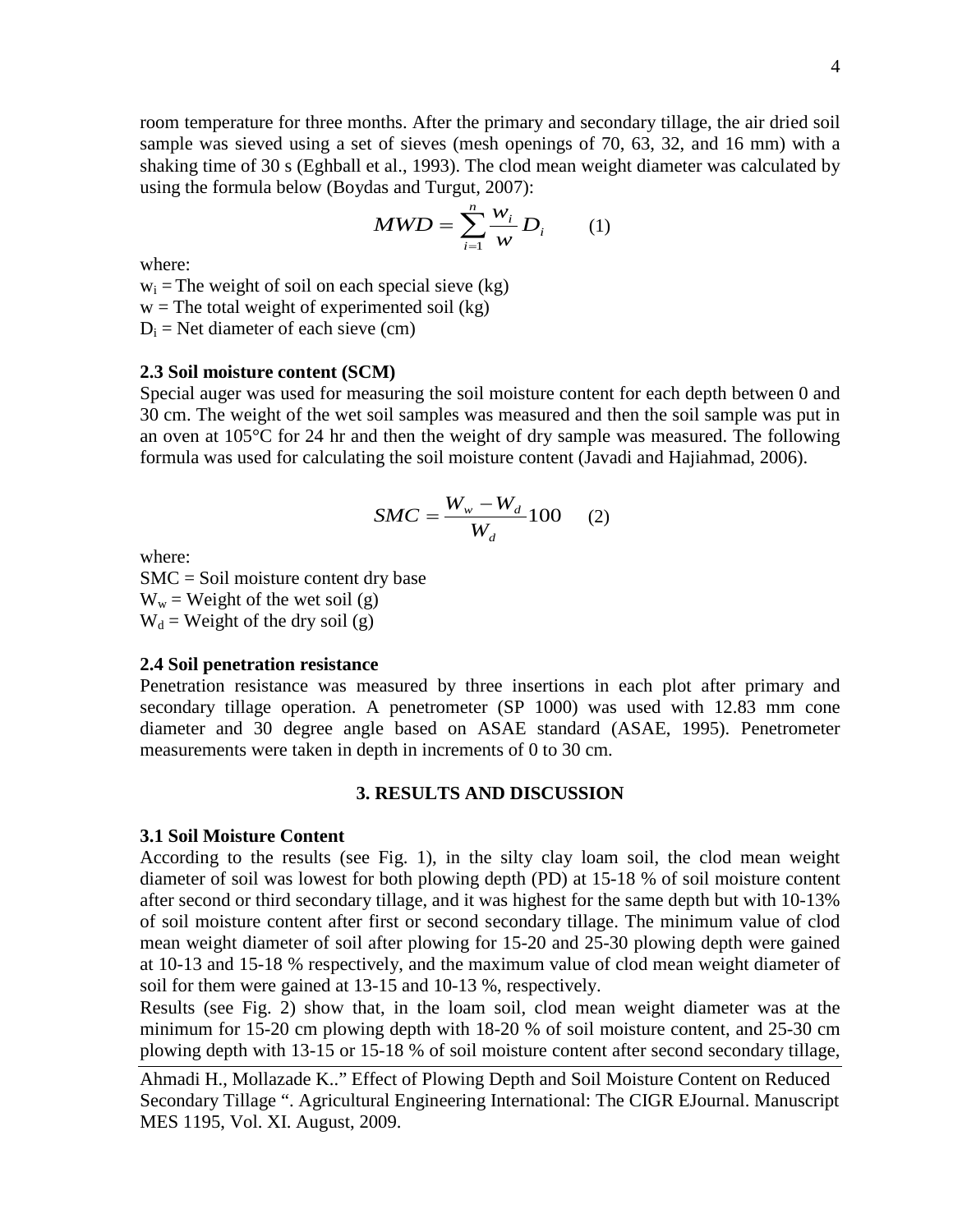and it was at the maximum for both plowing depth with 10-13 % of soil moisture content after the first or second secondary tillage. The minimum and maximum value of clod mean weight diameter of soil after plowing for 15-20 cm plowing depth were gained at 15-18 and 10-13 %, respectively, and these values for 25-30 cm plowing depth were gained at 15-18 and 18-20 %, respectively.



Figure 1. Clod mean weight diameter of silty clay loam soil in different soil moisture content, plowing depth, and number of secondary tillage

Ahmadi H., Mollazade K.." Effect of Plowing Depth and Soil Moisture Content on Reduced Secondary Tillage ". Agricultural Engineering International: The CIGR EJournal. Manuscript MES 1195, Vol. XI. August, 2009.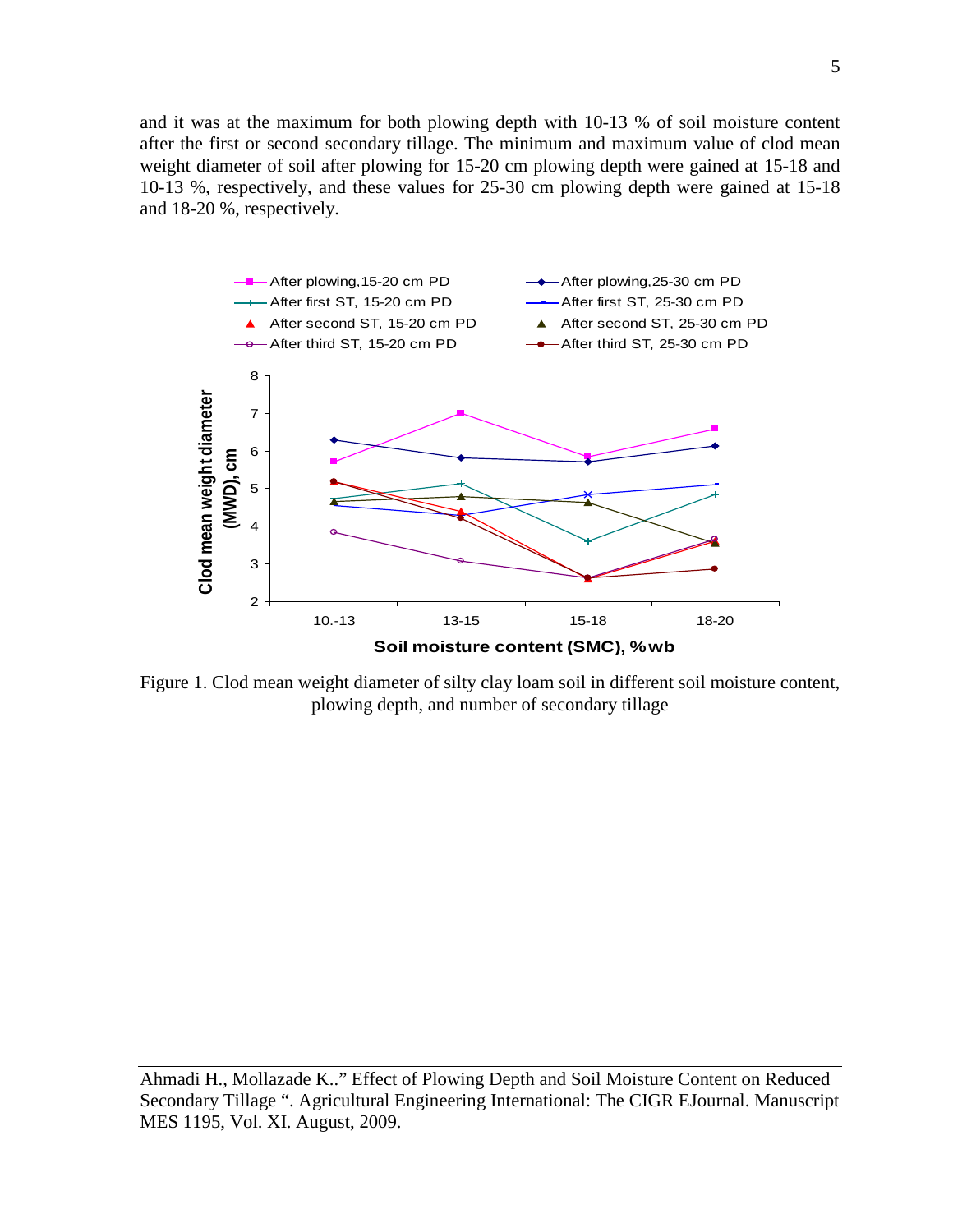

Figure 2. Clod mean weight diameter of loam soil in different soil moisture content, plowing depth, and number of secondary tillage

Tables 2 and 3 show the comparison of clod mean weight diameter against soil moisture content in the silty clay loam and loam soil, respectively. Results show that the percentage of soil moisture content has an effect on clod mean weight diameter.

According to the Table 2 in the silty clay loam soil, clod mean weight diameter is lowest at 15-18 % soil moisture content and is highest at 10-13% SMC.

In the loam soil, clod mean weight diameter was lowest at 15-18 and 13-15 % soil moisture content, respectively, and it was highest at 10-13% SMC (see Table 3).

Therefore, it can be concluded that in the silty clay loam soil the best soil moisture content for tillage is 15-18%, and in loam soil the best soil moisture content for tillage is 13-18%.

Table 2. Comparison of clod mean weight diameter against soil moisture content in silty clay loam soil- In each column the means with different letter have significant difference

|           | (Duncan $1\%$ )   |  |  |
|-----------|-------------------|--|--|
| SMC(%)    | MWD(cm)           |  |  |
| $10-13$   | 5.06 <sub>b</sub> |  |  |
| $13 - 15$ | 4.83 b            |  |  |
| $15 - 18$ | 4.06 a            |  |  |
| 18-20     | 4.55 ab           |  |  |

Ahmadi H., Mollazade K.." Effect of Plowing Depth and Soil Moisture Content on Reduced Secondary Tillage ". Agricultural Engineering International: The CIGR EJournal. Manuscript MES 1195, Vol. XI. August, 2009.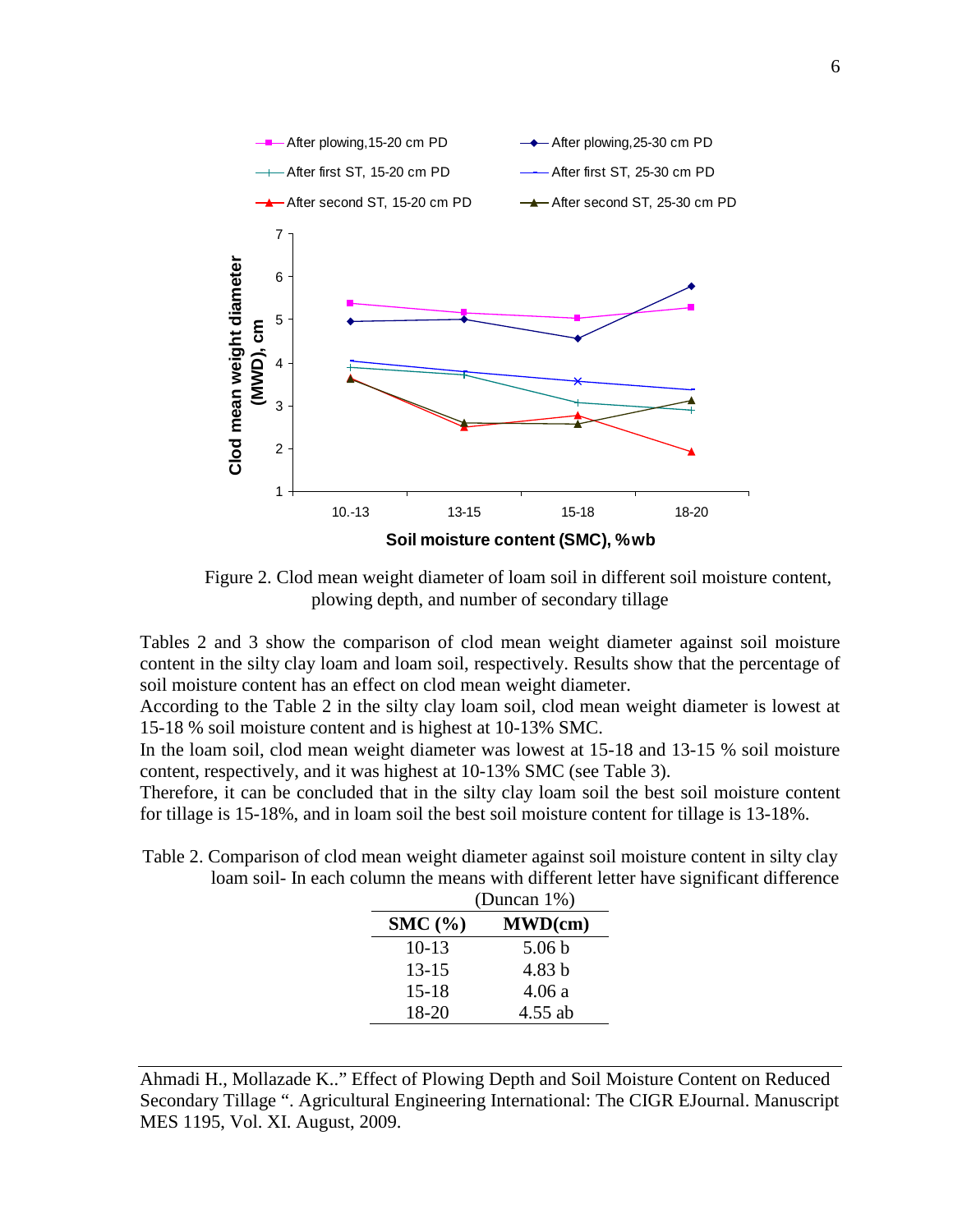|           | $\omega$ and $\omega$ , $\omega$ , |  |  |  |
|-----------|------------------------------------|--|--|--|
| SMC(%)    | MWD(cm)                            |  |  |  |
| $10-13$   | 4.27 <sub>b</sub>                  |  |  |  |
| $13 - 15$ | 3.71a                              |  |  |  |
| $15 - 18$ | 3.58a                              |  |  |  |
| 18-20     | 3.79 ab                            |  |  |  |

Table 3. Comparison of mean of clod mean weight diameter against soil moisture content in loam soil- In each column the means with different letter have significant difference (Duncan 1%)

# **3.2 Soil Cone Index (SCI)**

Table 4 shows the relationship between soil cone index in the loam soil, soil moisture content, and plowing depth. According to this table, in the loam soil before and after tillage, the maximum soil cone index reduction about 40% occurred at soil moisture content 13-15% and at plowing depth 25-30 cm, and the minimum soil cone index reduction 4.9% occurred at soil moisture content 15-18% and at plowing depth 15-20 cm.

On the other hand, with an increase in plowing depth, the percentage of soil cone index reduction before and after tillage in different soil moisture content was increased, therefore for reducing the resistance penetration, the best soil moisture content and plowing depth are 13-15% and 25-30 cm, respectively.

| SMC(%)    | $PD$ (cm) | <b>SCI</b> before<br>tillage $(kPa)$ | <b>SCI</b> after<br>tillage $(kPa)$ | <b>Reduction of</b><br>$\mathbf{SCI}\left(\mathcal{V}_0\right)$ |
|-----------|-----------|--------------------------------------|-------------------------------------|-----------------------------------------------------------------|
| 18-20     | 15-20     | 1464                                 | 1160                                | 20.7                                                            |
| 18-20     | $25 - 30$ | 1646                                 | 1009                                | 38.7                                                            |
| $15 - 18$ | $15 - 20$ | 1380                                 | 1312                                | 4.9                                                             |
| $15 - 18$ | $25 - 30$ | 1494                                 | 1039                                | 30.4                                                            |
| $13 - 15$ | $15 - 20$ | 1509                                 | 1138                                | 24.6                                                            |
| $13 - 15$ | $25 - 30$ | 1835                                 | 1100                                | 40                                                              |
| $10-13$   | $15 - 20$ | 1608                                 | 1305                                | 18.9                                                            |
| $10-13$   | $25 - 30$ | 1585                                 | 1221                                | 23                                                              |

Table 4. Relationship among soil cone index in the loam soil, soil moisture content, and plowing depth

### **3.3 Plowing Depth**

According to the results of Figures 1 and 2, in the silty clay loam soil, we can see that the clod mean weight diameter is at minimum about 2.62 cm in plowing depth 15-20 cm after second secondary tillage and in plowing depth 25-30 cm after third secondary tillage, in the same soil moisture content 15-18 %. In the loam soil, the clod mean weight diameter is at

Ahmadi H., Mollazade K.." Effect of Plowing Depth and Soil Moisture Content on Reduced Secondary Tillage ". Agricultural Engineering International: The CIGR EJournal. Manuscript MES 1195, Vol. XI. August, 2009.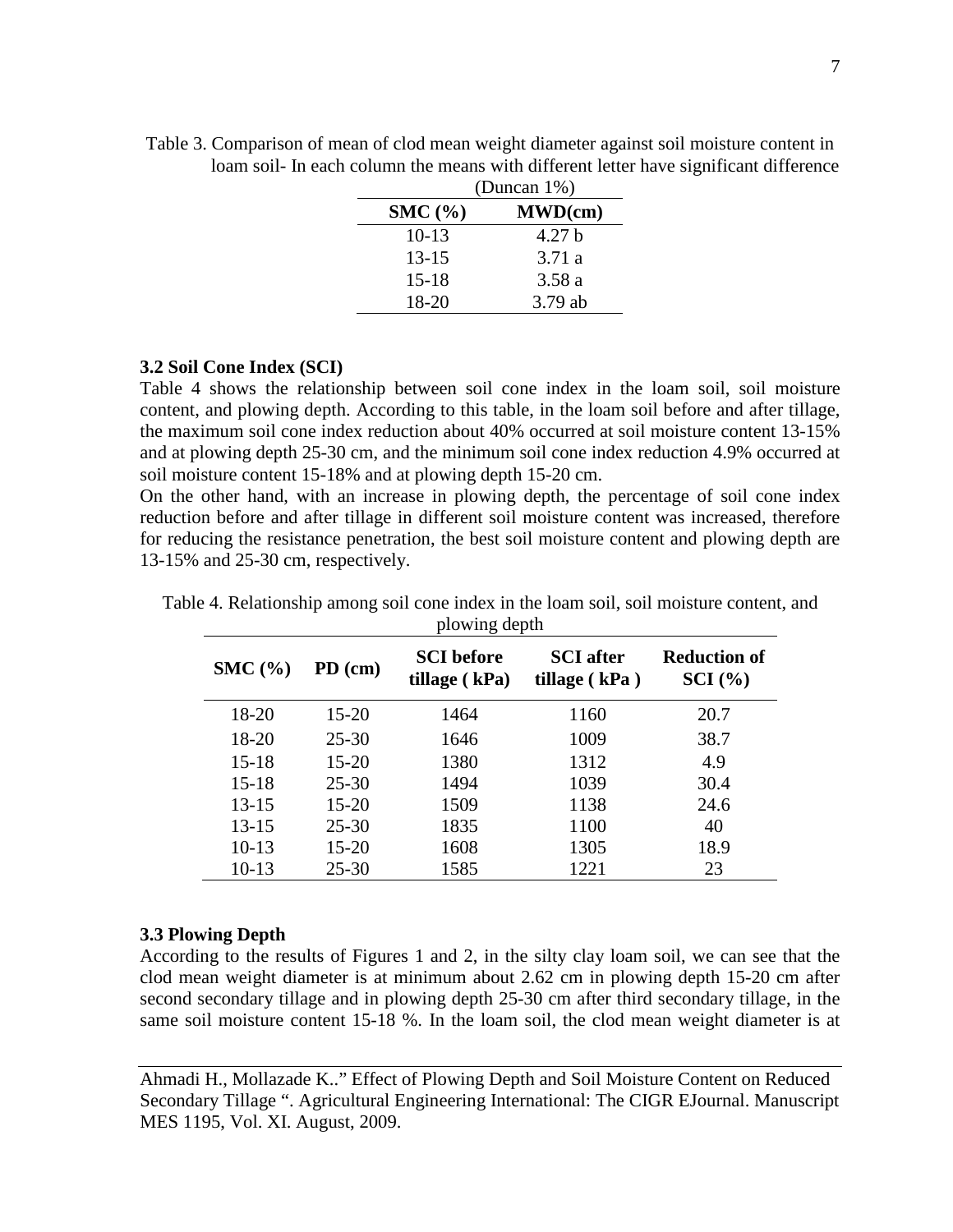minimum about 1.93 cm in plowing depth 15-20 cm after the second secondary tillage in soil moisture content 18-20 %.

# **3.4 Number of secondary tillage**

Table 5 shows the comparison of clod mean weight diameter against operating tillage in the silty clay loam and loam soil. Results show that the number of secondary tillage is affected by clod mean weight diameter. Clod mean weight diameter was 3.51 cm in the silty clay loam and loam soil after third and first secondary tillage, respectively. For example the best clod mean weight diameter for planting potatoes is about 3.50 to 3.70 cm. Therefore in silty clay loam soil with 15-18 % soil moisture content and in loam soil with 18-20% soil moisture content, we can get optimal clod mean weight diameter after third and first secondary tillage, respectively.

| significant difference (Duncan 5%) |                            |                          |  |  |
|------------------------------------|----------------------------|--------------------------|--|--|
| Name of operating tillage          | <b>MWD</b> in SCLS<br>(cm) | <b>MWD</b> in LS<br>(cm) |  |  |
| After plowing                      | 6.15c                      | 5.16 <sub>b</sub>        |  |  |
| After one disk harrow              | 4.65 b                     | 3.51a                    |  |  |
| After two disk harrow              | $4.17$ ab                  | 2.85a                    |  |  |
| After three disk harrow            | 3.51a                      |                          |  |  |

**Table 5.** Comparison of clod mean weight diameter against operating tillage in the silty clay loam and loam soil- In each column the means with different letters has

### **4. CONCLUSIONS**

In this research, it was found that soil moisture content and number of secondary tillage affect on the clod mean weight diameter. Two types of soil were investigated and results showed that in the silty clay loam soil and loam soil the best soil moisture content for tillage are 15-18 and 13-15%, respectively. In these soils moisture content, optimal clod mean weight diameter after minimum number of secondary tillage can be achieved. Also at these soils moisture content, primary tillage can be done at 15-20 cm plowing depth. Therefore it can reduce costs of secondary tillage.

### **5. REFERENCES**

- ASAE. 1995. Agricultural Engineering Year Book of Standards: Soil cone electrometer. *Standard ASAE NO: S313.2*. St. Joseph, Mich. ASAE.
- Bauer, A. and H.L. Kucera. 1978. Effect of Tillage on Some Soil Physicochemical Properties and on Annually Cropped Spring Wheat Yields. *Agricultural Experiment Station, North Dakota State University*, Bulletin 506.
- Bernacki, H., J. Haman and Cz. Kanafojski. 1972. Agricultural Machines, Theory and Construction I. *Warsaw.*